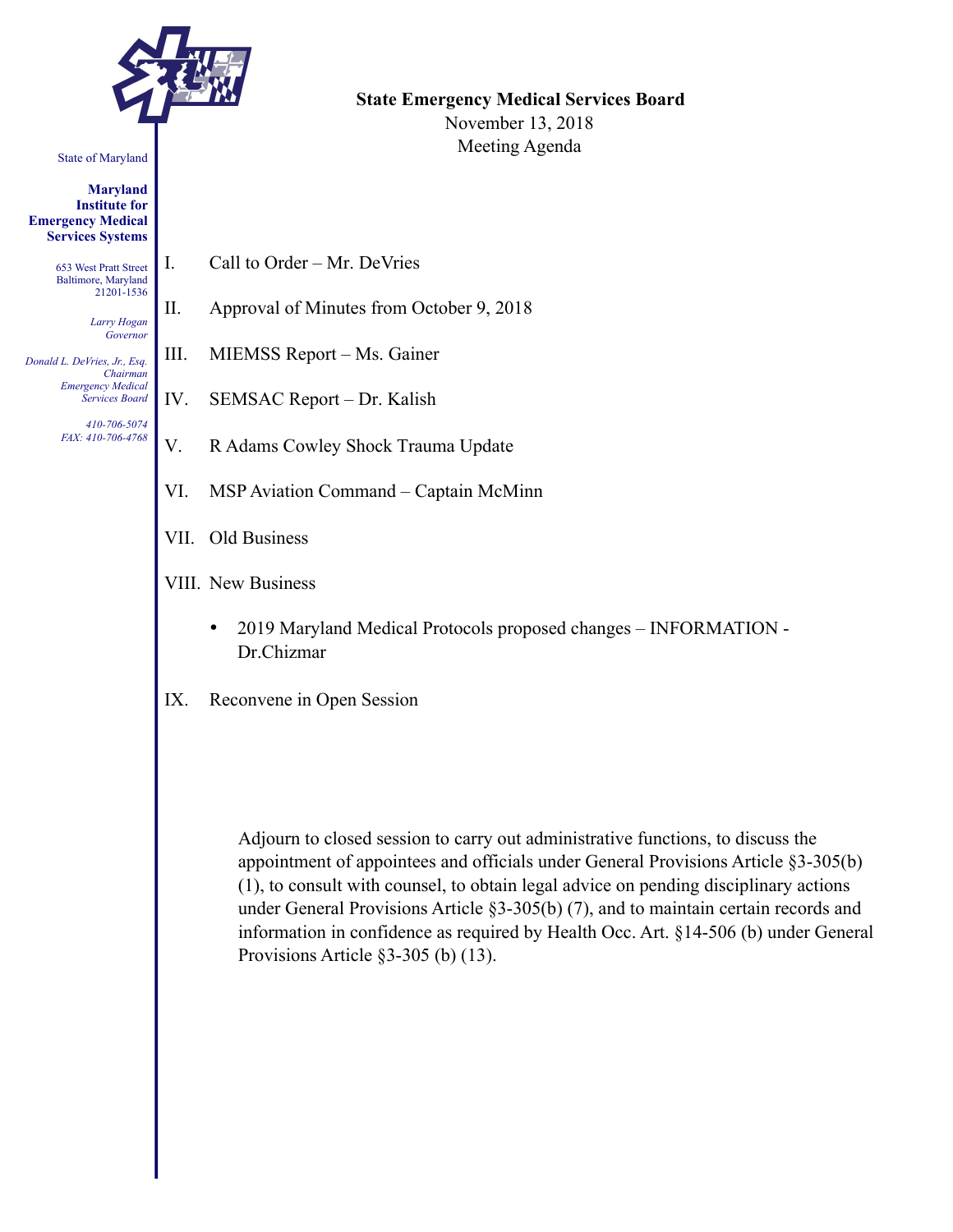

# **State Emergency Medical Service Board November 13, 2018**

#### State of Maryland

**Maryland Institute for Emergency Medical Services Systems** 

> 653 West Pratt Street Baltimore, Maryland 21201-1536

> > *Larry Hogan Governor*

*Donald L. DeVries, Jr., Esq. Chairman Emergency Medical Services Board* 

> *410-706-5074 FAX: 410-706-4768*

**Minutes** 

**Board Members Present:** Donald L. DeVries, Jr., Esq., Chairman; Sherry Adams, Vice Chairperson; Murray Kalish, MD; Dany Westerband, MD (phone as of 9:12am); Sally Showalter, RN (phone); Jim Scheulen; Bill Frohna, MD (phone); Steve Cox

**Board Members Absent:** Dean E. Albert Reece, MD; Mary Alice Vanhoy, RN

#### **Others Present:**

**MSPAC:** Captain McMinn; Director Woods

**RACSTC**: Ms. Doyle; Dr. Snedeker

**MIEMSS**: Ms. Gainer; Dr. Chizmar; Ms. Abramson; Ms. Aycock; Mr. Brown; Mr. Hurlock; Ms. Mays; Ms. Myers; Mr. Schaefer; Ms. Goff

**OAG:** Mr. Magee; Ms. Sette

Chairman DeVries called the meeting to order at 9:01am.

**ACTION: Upon the motion by Mr. Cox, seconded by Ms. Adams, the Board voted unanimously to approve the minutes of the EMS Board meeting held on October 9, 2018.** 

#### **MIEMSS Report**

A copy of the report was distributed. A copy of the MIEMSS Annual Report was distributed.

Opioid Crisis. Ms. Gainer reported that the Opioid Operational Command Center will provide another \$200,000 in grant funds for MIEMSS to pass through to EMSOPs to offset unrecoverable naloxone costs they incurred in FY18.

Ms. Gainer said that MIEMSS is in compliance with the requirements of HB359, which became law earlier this year. The law requires MIEMSS to report drug overdose and survival data to the Washington/Baltimore High Intensity Drug Trafficking Area Overdose Detection Mapping Application (ODMAP). Data, which is sent weekly to the Opioid Overdose Command Center (OOCC) includes date, time, address, whether Naloxone was administered and if a fatality was involved.

MIEMSS is in the process of compiling a special edition of the EMS Newsletter focusing on Opioid issues.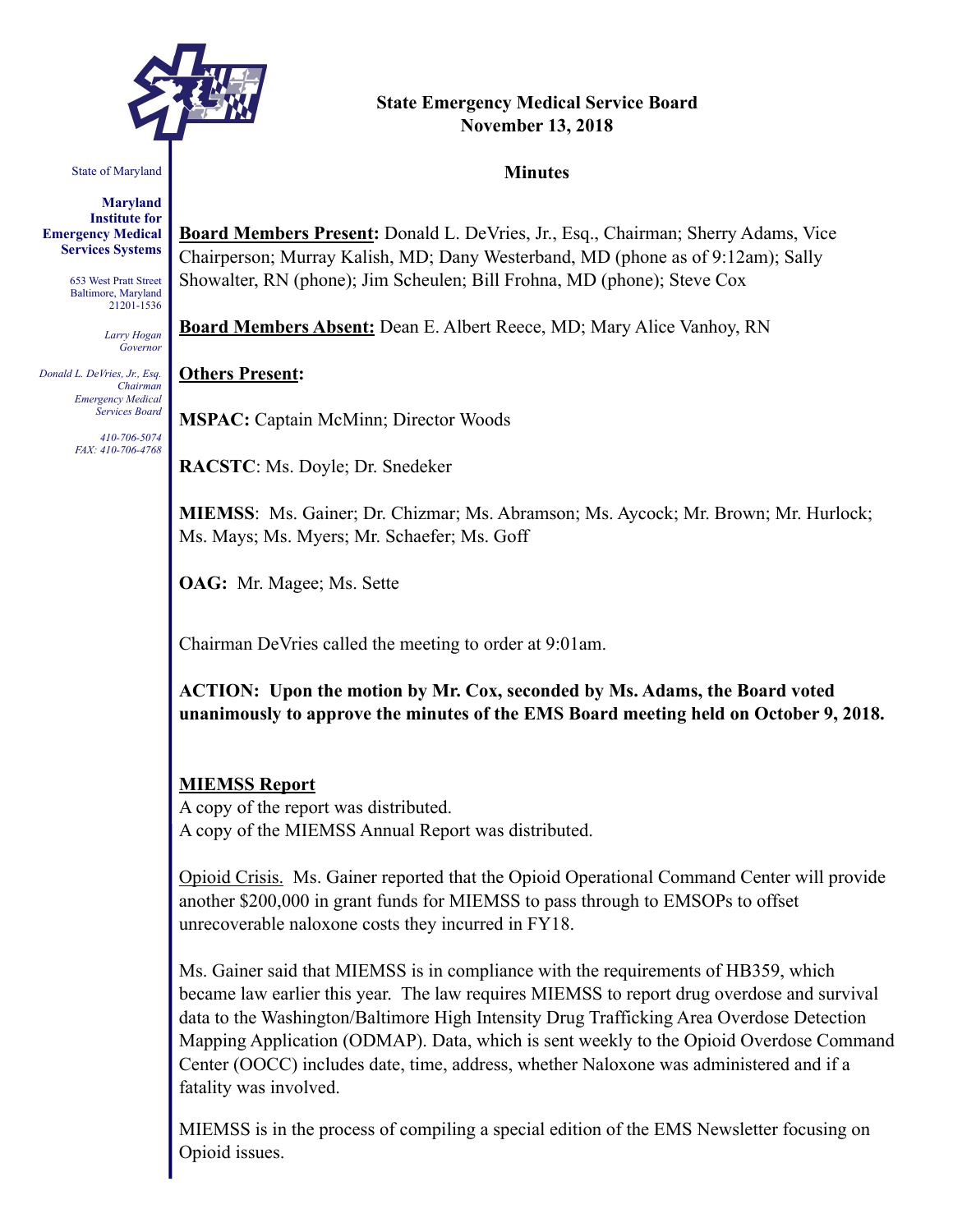Harford Memorial Freestanding Medical. Ms. Gainer said that MIEMSS had been advised that the original site for the Harford Memorial Freestanding Medical facility which the Board approved on October 10, 2017, is no longer viable. The proposed new site is within five (5) miles of the original site and will not change the ability to maintain adequate and appropriate delivery of emergency care within the statewide emergency medical services system.

UM Shore Medical Center at Dorchester – Ms. Gainer said that the EMS Board approved the UM Shore Medical Center at Dorchester Conversion to a Freestanding Medical Center at the October meeting.

UM Laurel Regional Hospital – Ms. Gainer said that UM Laurel Regional Hospital's conversion to a Freestanding Medical Center, which was approved by the EMS Board in July 2018, is scheduled for January 1, 2019.

Regulations. Hospital Programs and the Stroke QIC are currently working on updating the Primary Stroke and Burn Center Regulations along with writing a proposal for Acute Stroke Ready regulations. Pediatric Trauma, Base Station and SOCALR regulations will be updated in 2019.

# **SEMSAC**

Dr. Kalish reported that at the November 1, 2018, meeting, SEMSAC elected officers for calendar year 2019. Dr. Kalish was elected to serve as chairperson and Ms. Doyle to serve as Vice Chairperson.

**RACSTC –** No Report

# **MSPAC**

A paper copy of the MSPAC report was distributed.

Captain McMinn said that following the Office of Legislative Affairs (OLA) fiscal audit report, MSPAC is reviewing the current statewide facility lease agreements to ensure they comply with "fair market value" requirements. Review of fueling contracts will coincide with the lease reviews. MSPAC will report any budget impacts due to renegotiations to the EMS Board.

Captain McMinn said that MSPAC is experiencing manpower challenges. Currently, there are 14 pilot vacancies with another 6 pilots on military deployment. Captain McMinn expects MSPAC pilots to return from military deployment by March 2019. There are 5 paramedics in the current Trooper class and 17 paramedic applications for the next Trooper class. MSPAC has made an offer of employment for the Director of Operations and anticipates a January 1, 2019, start.

At this time, the Cumberland and Easton Sections are out of service on overnight shifts during weekdays, but staffed on weekdays and 24/7 on weekends. The SYSCOM Duty Officers have protocols in place to use commercial services as back-up to MSP helicopters.

The AW-139 Maintenance study required by the Joint Chairman's Budget Committee is near completion and will be presented to the EMS Board in December 2019.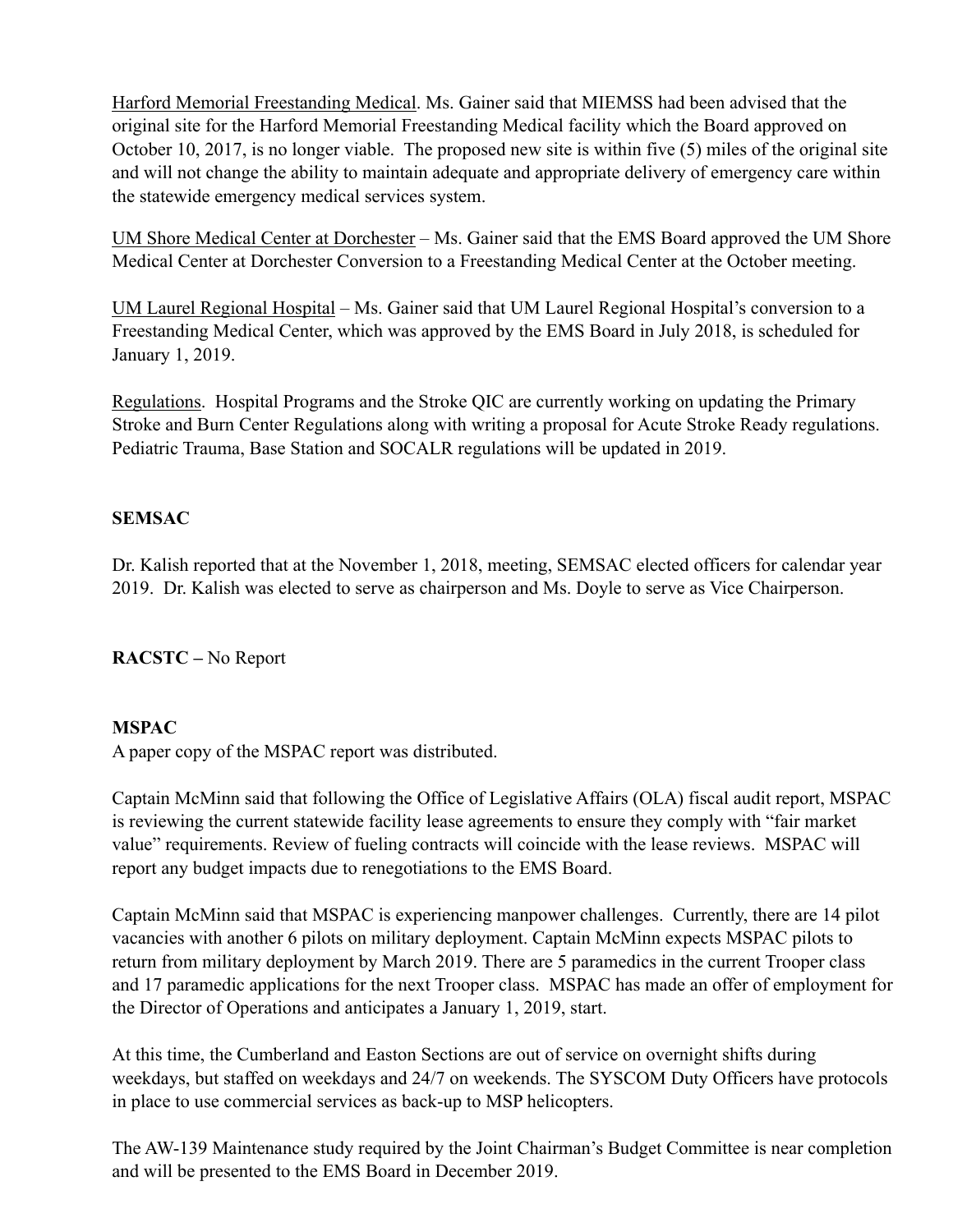## **MSFA**

Mr. Hurlock sadly reported on the recent passing of MSFA Trustee Danny Carpenter and Retired EMS Chief Charlie Wills both from Potomac Heights Volunteer Fire Department.

Mr. Hurlock said that the next MSFA Executive Committee will be held on December 1<sup>st</sup> and 2<sup>nd</sup>, 2018, at the Snow Hill Volunteer Fire Company.

Mr. Hurlock announced that the MSFA Legislative Committee will be hosting its first meeting for the 2109 Legislative session on December 14, 2018.

# **OLD BUSINESS – N/A**

## **NEW BUSINESS**

2019 Maryland Medical Protocols proposed changes.

A copy of the proposed changes was distributed.

Dr. Chizmar gave an overview of the proposed protocol changes for EMS Board review:

- **Adult Tachycardia:** The algorithm has been significantly revised, including the removal of medical consultation prior to the administration of diltiazem and the addition of blood pressure parameters.
- **DNR/MOLST:** The list of acceptable procedures for DNR and MOLST B patients has been expanded to include the use of Magill forceps for obstructed airways and capnography.
- **Fentanyl:** The use of fentanyl has moved to the general patient care section and morphine has moved to an optional supplemental protocol. The preferred route of administration for fentanyl will be intranasal.
- **Needle Decompression:** The flutter valve will be an optional piece of equipment. The preferred location for needle decompression will be moved from the mid-clavicular line to the mid-axillary line.
- **Medical Consultation Requirement:** Changes have been made to the consult requirement for Priority 2 patients. The decision of hospital notification versus medical consultation will be based on the need for procedures or medication that require physician approval.
- **Stroke:** The last known well time window has been changed from 3.5 hours to 20 hours. EMS providers will also be required to relay the last known well time to the hospital with the Stroke Alert, which aligns the Maryland Medical Protocols with the latest science regarding care for stroke patients. A new prehospital stroke assessment for the detection of posterior circulation stroke has been added, which employs the BE-FAST mnemonic.
- **Tissue Donation:** Contact information for Living Legacy and Washington Regional Transplant Community has been added for reference.
- **Trauma Arrest:** The use of epinephrine for ADULT patients in traumatic arrest has been discontinued.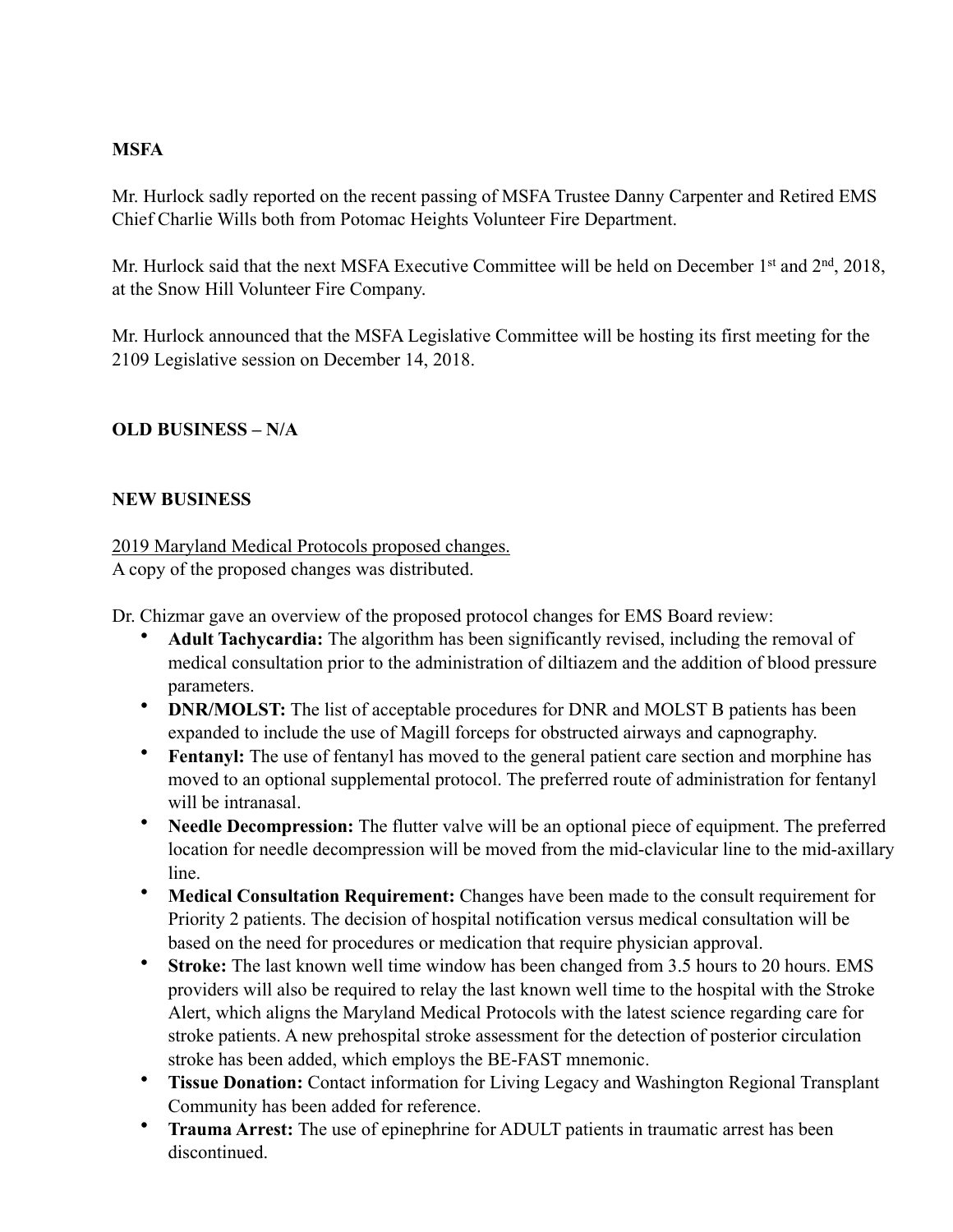# **ACTION: A motion was made, seconded and unanimously voted upon for the EMS Board to adjourn to Closed Session.**

The EMS Board adjourned to closed session to carry out administrative functions, to discuss the appointment of appointees and officials under General Provisions Article §3-305(b)(1), to consult with counsel, to obtain legal advice on pending disciplinary actions under General Provisions Article §3-305(a) (7), and to maintain certain records and information in confidence as required by Health Occ. Art. §14-506 (b) under General Provisions Article §3-305 (a) (13).

### **In Closed Session:**

**Board Members Present:** Donald L. DeVries, Jr., Esq., Chairman; Sherry Adams, Vice Chairperson; Murray Kalish, MD; Dany Westerband, MD (phone); Sally Showalter, RN (phone); Jim Scheulen; Bill Frohna, MD (phone); Steve Cox

**Board Members Absent:** Dean E. Albert Reece, MD; Mary Alice Vanhoy, RN

## **Others Present:**

**MIEMSS**: Ms. Gainer; Dr. Chizmar; Ms. Abramson; Ms. Aycock; Mr. Brown; Ms. Mays; Mr. Schaefer; Ms. Goff

**OAG:** Mr. Magee; Ms. Sette

#### **In closed session:**

- 1. The Board considered a Primary Stroke re-verification;
- 2. The Board considered an Adult Trauma Center re-verification;
- 3. The Board considered a SEMSAC nomination; and
- 4. The Board considered EMS provider disciplinary actions.

#### **The Board returned to open session.**

#### **In open session:**

**Board Members Present:** Donald L. DeVries, Jr., Esq., Chairman; Sherry Adams, Vice Chairperson; Murray Kalish, MD; Dany Westerband, MD (phone); Sally Showalter, RN (phone); Jim Scheulen; Bill Frohna, MD (phone); Steve Cox

**Board Members Absent:** Dean E. Albert Reece, MD; Mary Alice Vanhoy, RN

#### **Others Present:**